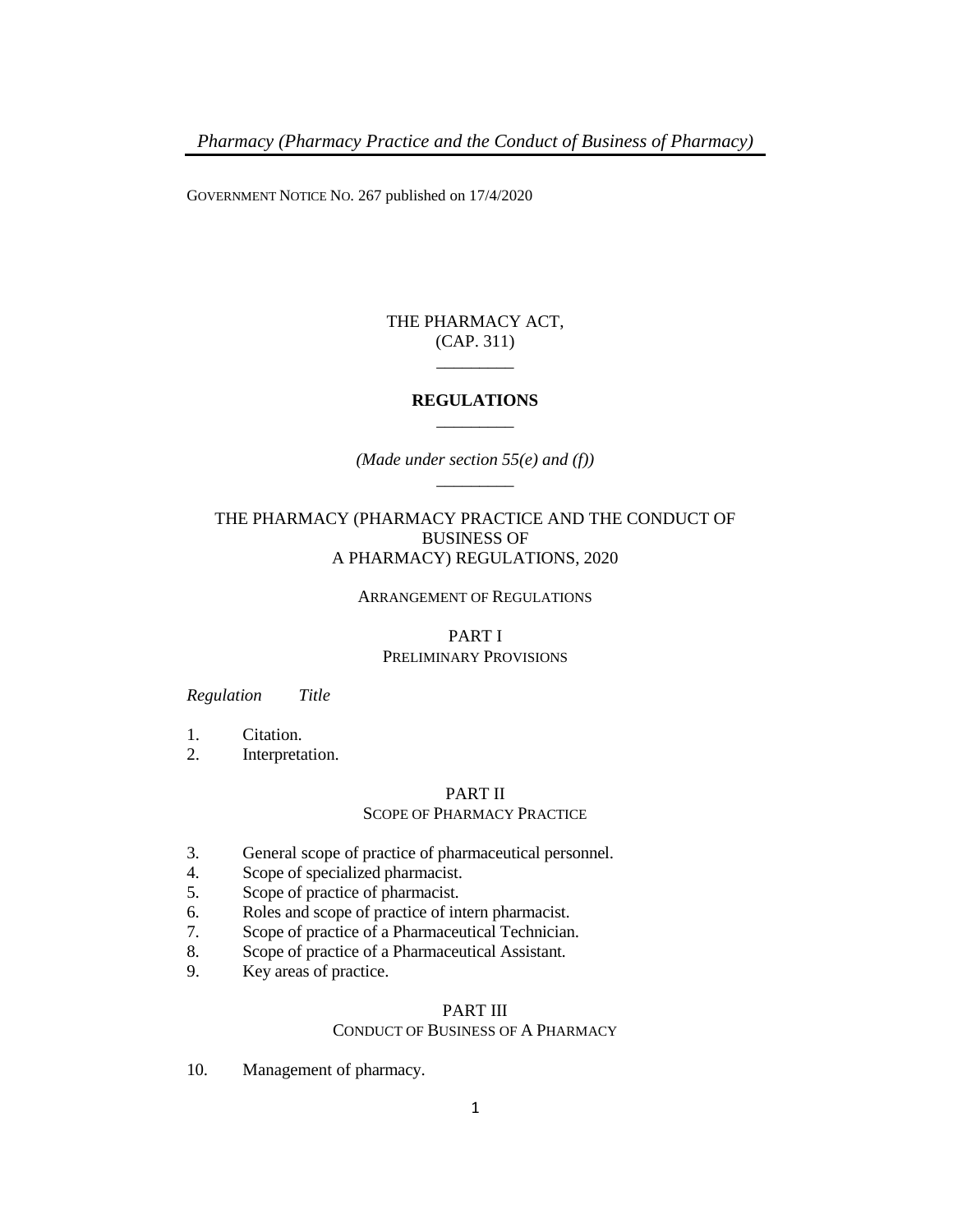*GN No. 267 (contd.)*

- 11. Supervisor of institutional pharmacy and their responsibilities.
- 12. Services provision in Community Pharmacy.
- 13. Services provision in Wholesale Pharmacy.
- 14. Services provision in institutional pharmacy.
- 15. Service provision in consultancy pharmacy.
- 16. Provision of online pharmacy services.
- 17. Change of management.

### PART IV

### GENERAL PROVISIONS

- 18. Resolution of disputes.
- 19. Transitional provision.
- 20. Offence and penalty.
- 21. Revocation.

**SCHEDULE** \_\_\_\_\_\_\_\_\_\_

\_\_\_\_\_\_\_\_\_\_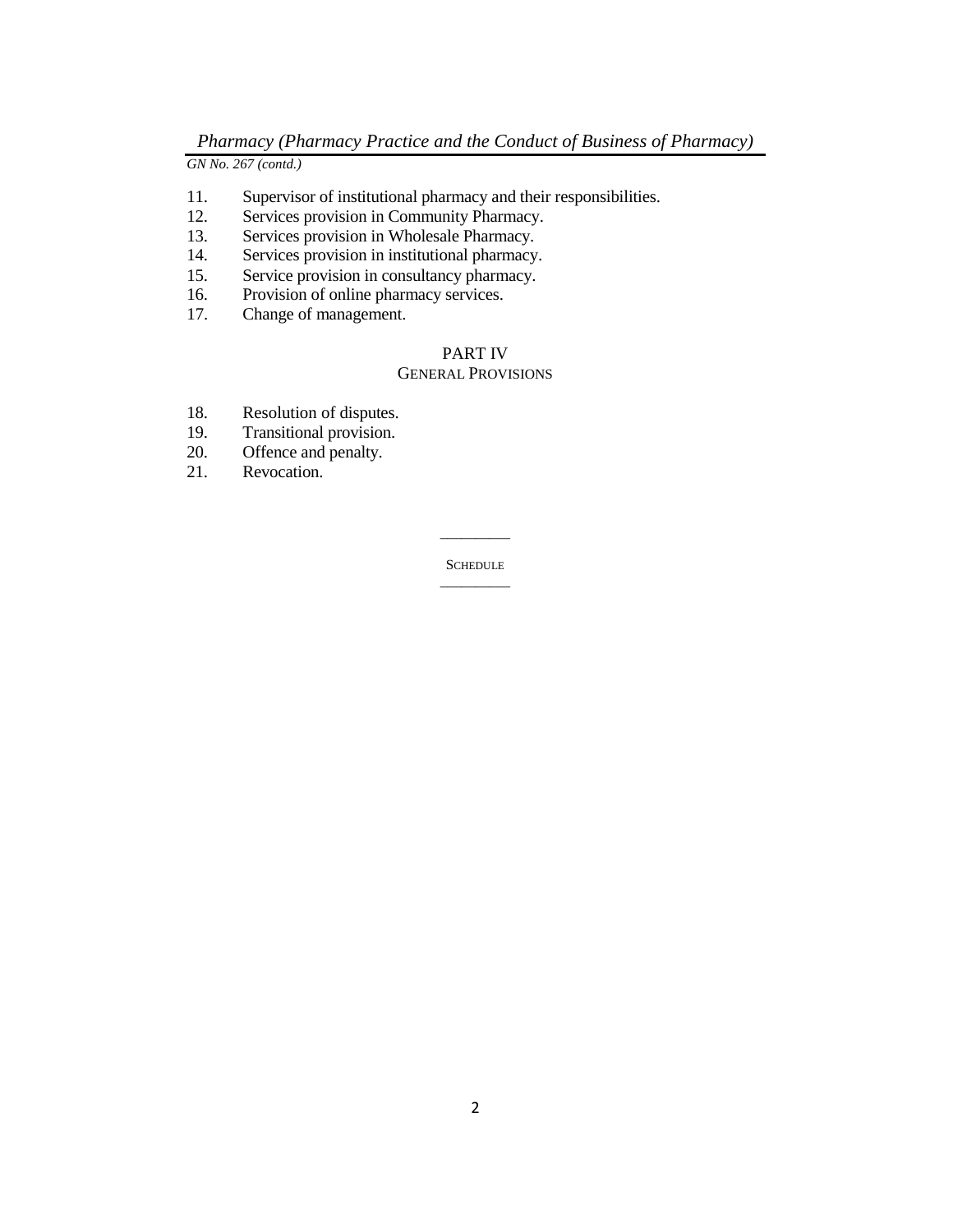*Pharmacy (Pharmacy Practice and the Conduct of Business of Pharmacy) GN No. 267 (contd.)*

# THE PHARMACY ACT, (CAP. 311)

 $\overline{\phantom{a}}$  , we can also the contract of  $\overline{\phantom{a}}$ 

# **REGULATIONS**  $\overline{\phantom{a}}$   $\overline{\phantom{a}}$   $\overline{\phantom{a}}$   $\overline{\phantom{a}}$   $\overline{\phantom{a}}$   $\overline{\phantom{a}}$   $\overline{\phantom{a}}$   $\overline{\phantom{a}}$   $\overline{\phantom{a}}$   $\overline{\phantom{a}}$   $\overline{\phantom{a}}$   $\overline{\phantom{a}}$   $\overline{\phantom{a}}$   $\overline{\phantom{a}}$   $\overline{\phantom{a}}$   $\overline{\phantom{a}}$   $\overline{\phantom{a}}$   $\overline{\phantom{a}}$   $\overline{\$

*(Made under section 55(e) and (f))* \_\_\_\_\_\_\_\_\_\_\_\_\_

# THE PHARMACY (PHARMACY PRACTICE AND THE CONDUCT OF BUSINESS OF PHARMACY) REGULATIONS, 2020

## PART I PRELIMINARY PROVISION

| Citation       | 1. These Regulations may be cited as the Pharmacy<br>(Pharmacy Practice and the Conduct of Business of Pharmacy)<br>Regulations, 2020. |
|----------------|----------------------------------------------------------------------------------------------------------------------------------------|
| Interpretation | 2. In these Regulations, unless the context otherwise                                                                                  |
|                | requires-                                                                                                                              |
| Cap.311        | "Act" means the Pharmacy Act;                                                                                                          |
|                | "community pharmacy" means a business of a pharmacy located                                                                            |
|                | in community in which pharmaceuticals are sold in                                                                                      |
|                | retail:                                                                                                                                |
|                | "consultant pharmacy" means a pharmacy that provide                                                                                    |
|                | specialized pharmaceutical services;                                                                                                   |
|                | "Dispense" has the same meaning ascribed to it under the Act;                                                                          |
|                | "institutional pharmacy" means pharmacy situated in health                                                                             |
|                | facilities registered by the Minister;                                                                                                 |
| Cap. 219       | "medicine" has the same meaning ascribed to it under the                                                                               |
|                | Tanzania Medicine and Medical Devices Act;                                                                                             |
|                | "minor ailment" means a less serious medical condition that                                                                            |
|                | does not require lab or blood test, and includes cold                                                                                  |
|                | sores, mild eczema, oral thrush, heartburn, hay fever,                                                                                 |
|                | skin rash or fungal skin infections;                                                                                                   |
|                | "outlet" means a pharmacy or an Accredited Drugs Dispensing                                                                            |
|                | Outlet registered under the Act or health facilities                                                                                   |
|                | registered by the Ministry responsible for health which                                                                                |
|                | among other things provide pharmaceutical services;                                                                                    |
|                | "pharmaceutical personnel" means a specialty pharmacist,                                                                               |
|                | registered pharmacist, enrolled pharmaceutical                                                                                         |
|                |                                                                                                                                        |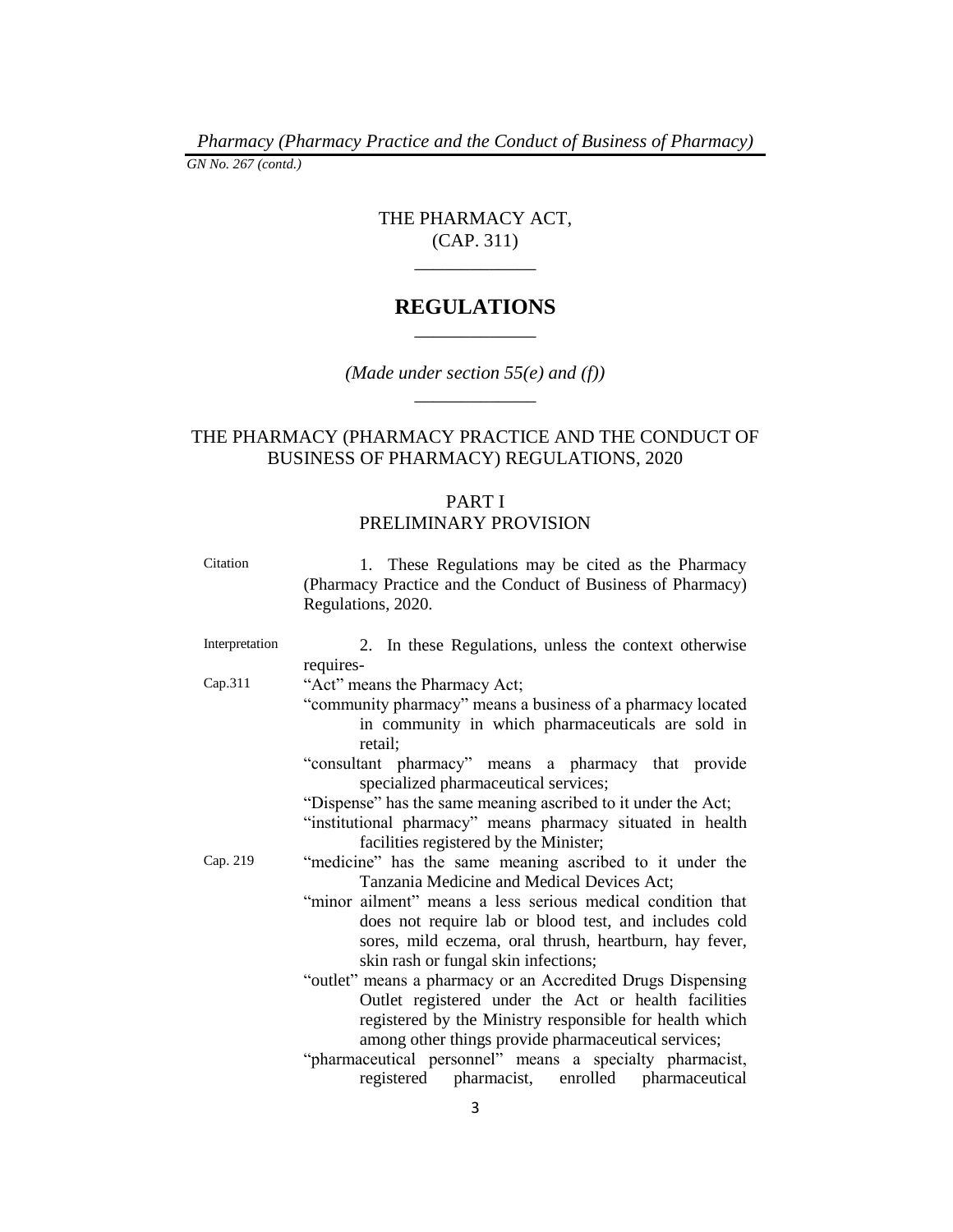technician, enlisted pharmaceutical assistant or recognized medicines dispenser;

- "pharmacy practice" has the same meaning ascribed to it under the Act;
- "pharmacy" has the same meaning ascribed to it under the Act;
- "sell" has the same meaning ascribed to it under the Tanzania Medicine and Medical Devices Act;
- "specialty pharmacist" means a pharmacist who has received a postgraduate or specialized qualification in the discipline of specialization recognized by the Council;
- "superintendent" has the same meaning ascribed to it under the Act; and
- "wholesale pharmacy" has the same meaning ascribed to it under the Act.

### PART II

### SCOPE OF PHARMACY PRACTICE

General Scope of practice of pharmaceutica l personnel

3. Every pharmaceutical personnel shall discharge duties and responsibilities within the scope of pharmacy practice prescribed under these Regulations.

Scope of specialty pharmacist

- 4. Scope of practice of specialty pharmacist shall be to-
- (a) lead at various levels within the health sector;
- (b) provide specialized opinion in their specialties;
- (c) provide consultancy services in areas of specialization;
- (d) participate in therapeutic management and pharmaceutical care;
- (e) manage and participate in pharmacist only ward rounds for patients file reviews and major ward rounds;
- (f) design and formulate policies and regulations for provision of pharmaceutical services;
- (g) undertake research and development of pharmaceuticals;
- (h) design and conduct operational, scientific research, clinical trials and pharmacovigilance;
- (i) mentor and appraise staff offering pharmaceutical services; and
- (j) undertake any other duty within the area of specialization as determined by the Council.

Scope of practice of 5. Scope of practice of a pharmacist shall be to- (a) manage and administer pharmaceutical services at

4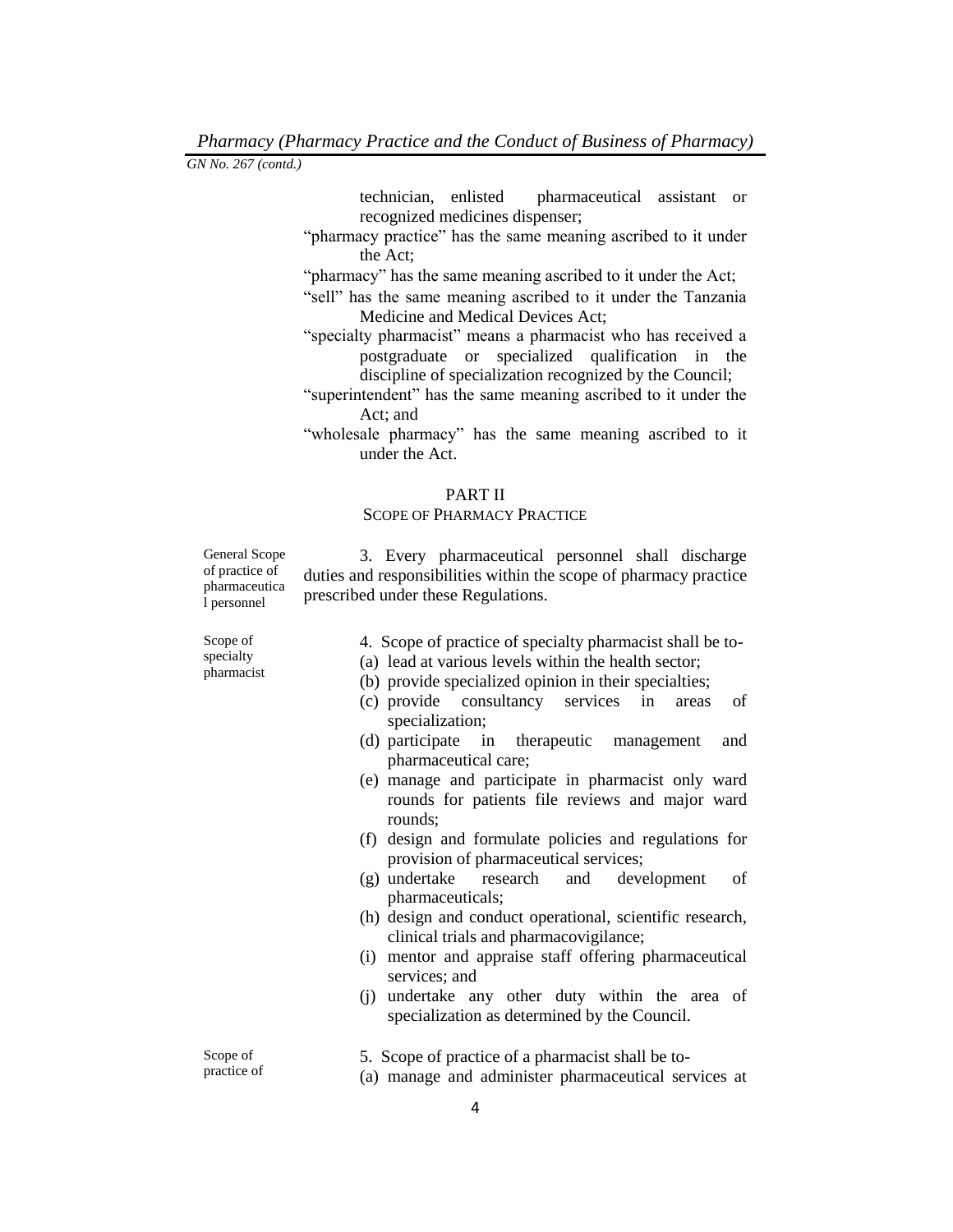| GN No. 267 (contd.)                             |                                                                                                                                                                                                                                                                                                                                                                                                                                                                                                                                                                                                                                                                                                                                                                                                                                                                                                                                                                                                                                                                                                                                                                 |
|-------------------------------------------------|-----------------------------------------------------------------------------------------------------------------------------------------------------------------------------------------------------------------------------------------------------------------------------------------------------------------------------------------------------------------------------------------------------------------------------------------------------------------------------------------------------------------------------------------------------------------------------------------------------------------------------------------------------------------------------------------------------------------------------------------------------------------------------------------------------------------------------------------------------------------------------------------------------------------------------------------------------------------------------------------------------------------------------------------------------------------------------------------------------------------------------------------------------------------|
| pharmacist                                      | various levels;<br>(b) plan and implement the provision of pharmaceutical<br>services;<br>(c) develop, interpret and transmit pharmaceutical data<br>and reports;<br>(d) engage in therapeutic management, ward rounds,<br>pharmaceutical care;<br>(e) manage minor alignments and processing of<br>prescriptions;<br>(f) implement regulations, guidelines and standards for<br>pharmaceutical services;<br>(g) undertake<br>research,<br>develop,<br>formulate<br>pharmaceuticals, prepare and compile scientific<br>dossiers;<br>(h) manage pharmaceutical services, supply chain,<br>quality control, assurance and information system;<br>(i) participate in disaster preparedness; emergency<br>response, disease prevention, surveillance<br>and<br>control;<br>(j) initiate and conduct operational, scientific research,<br>clinical trials and pharmacovigilance;<br>(k) supervise and appraise staff offering pharmaceutical<br>services;<br>(1) monitor and evalute pharmaceutical policy and<br>services;<br>(m) promote pharmaceuticals, rational use of medicines<br>and public health; and<br>(n) undertake any other duty as determined by the |
| Scope of<br>practice of<br>intern<br>pharmacist | Council.<br>6. Scope of practice of an intern pharmacist shall be to-<br>(a) prepare and dispense medicines;<br>(b) participate in ward rounds;<br>(c) prepare various pharmaceutical and technical<br>reports;<br>(d) participate in continuous professional development;<br>(e) participate in provision of drug information and<br>promotion of public health;<br>(f) undertake assignment as directed by the supervisor<br>and be available at the intern centre all time; and                                                                                                                                                                                                                                                                                                                                                                                                                                                                                                                                                                                                                                                                              |

(g) comply with rules of work of the intern centre in which he is posted and code of ethics and professional conduct as specified by the Council.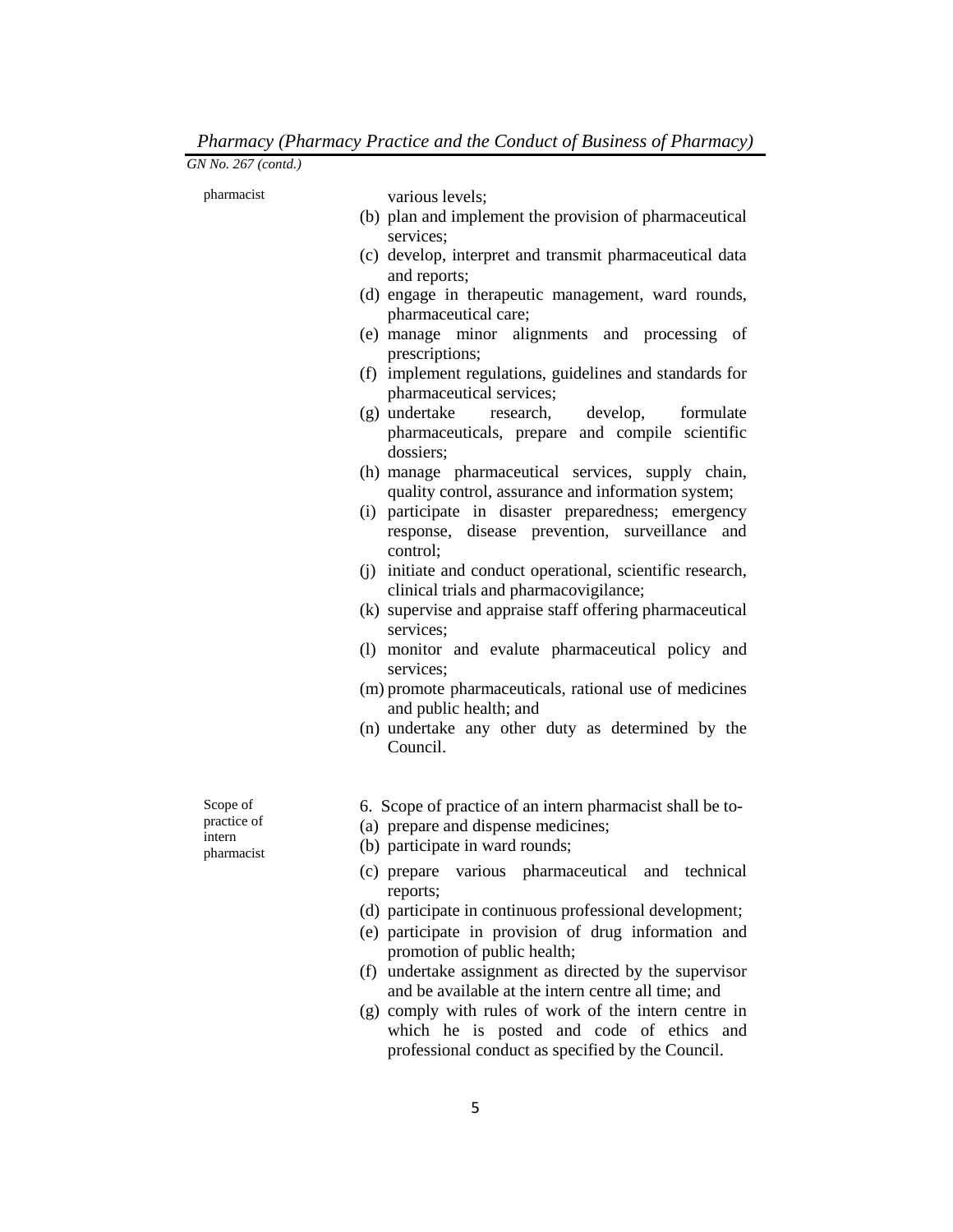| GN No. 267 (contd.)                                        |                                                                                                                                                                                                                                                                                                                                                                                                                                                                                                                                                                                                                                                                                             |
|------------------------------------------------------------|---------------------------------------------------------------------------------------------------------------------------------------------------------------------------------------------------------------------------------------------------------------------------------------------------------------------------------------------------------------------------------------------------------------------------------------------------------------------------------------------------------------------------------------------------------------------------------------------------------------------------------------------------------------------------------------------|
| Scope of<br>practice of a<br>pharmaceutica<br>1 technician | Scope of practice of a pharmaceutical technician<br>7.<br>shall be to-<br>(a) provide pharmaceutical services at primary health<br>care facility;<br>(b) compound and re-pack pharmaceuticals;<br>(c) order, distribute and control pharmaceuticals at<br>health facilities;<br>(d) dispense medicines and provide information to<br>clients;<br>(e) keep and maintain updated proper records of<br>medicines;<br>(f) assists in data collection for research purposes;<br>(g) supervise pharmaceutical assistant;<br>(h) promote pharmaceuticals and public health; and<br>(i) undertake any other duty as determined by the<br>Council.                                                   |
| Scope of<br>practice of a<br>pharmaceutica<br>1 assistant  | 8. Scope of practice of a pharmaceutical assistant shall<br>be to-<br>(a) assist all duties performed by pharmaceutical<br>personnel;<br>(b) dispense medicines;<br>(c) provide information to clients regarding dispensed<br>medicines; and<br>(d) undertake any other duty as determined by the<br>Council.                                                                                                                                                                                                                                                                                                                                                                               |
| Key areas of<br>practice                                   | 9. The services or acts pertaining to the scope of<br>practice of pharmaceutical personnel shall be provided in the<br>following functional areas:<br>(a) clinical pharmacy practice;<br>(b) community;<br>(c) public health practice;<br>(d) pharmaceuticals supply chain management;<br>(e) regulation of pharmaceuticals and practice;<br>(f) pharmaceutical industrial practice;<br>(g) academia, research and developments;<br>(h) pharmaceutical consultancy;<br>(i) health insurance schemes;<br>(j) leadership, health policy, financing, economics and<br>management within the health sector;<br>(k) military health services; and<br>(1) other areas as the Council may specify. |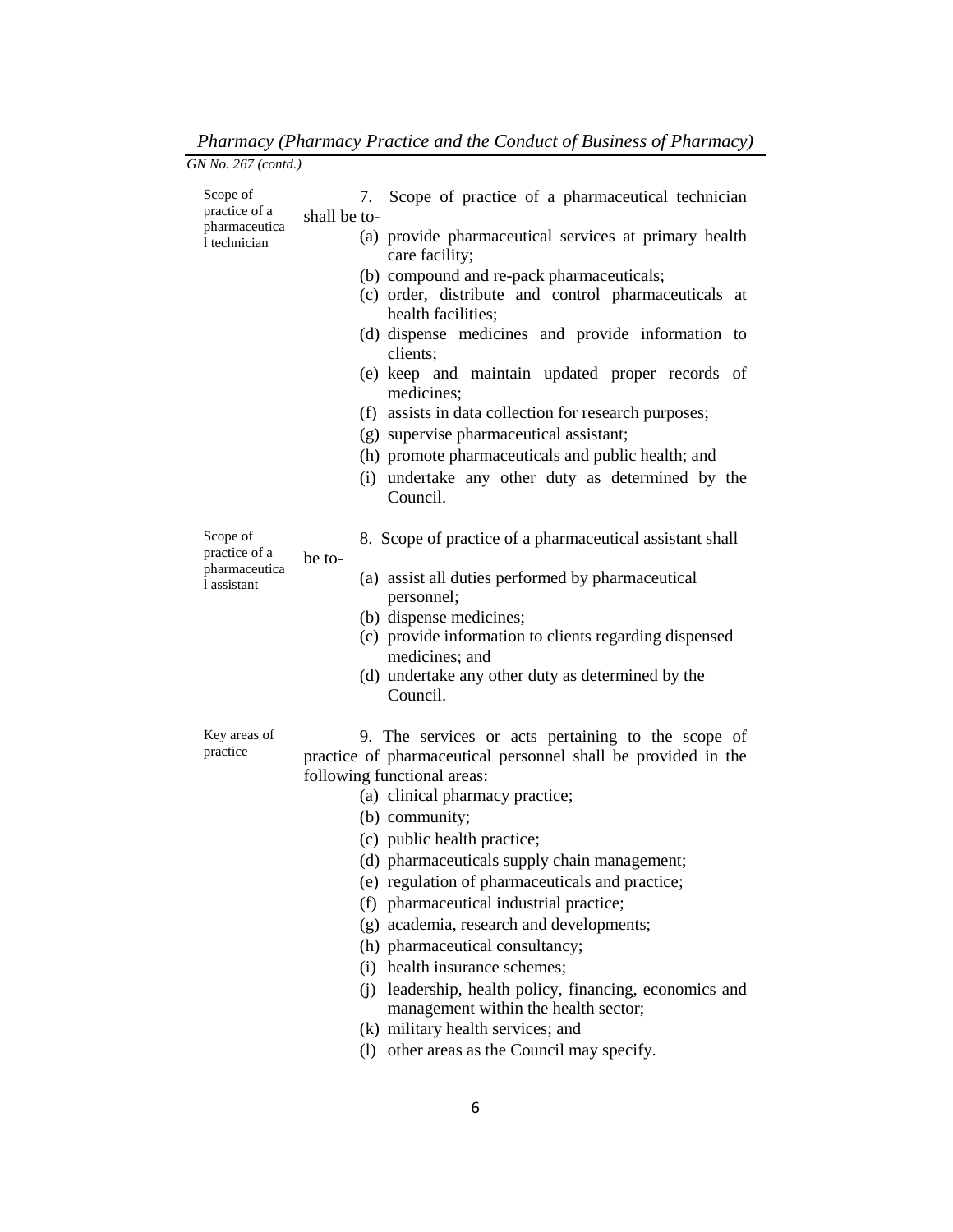# PART III

# CONDUCT OF BUSINESS OF A PHARMACY

Management of pharmacy

10.-(1) A person is qualified to manage a pharmacy if such person is a superintendent who is registered by the Council.

(2) For purpose of ensuring quality of services in a pharmacy, every superintendent shall-

- (a) establish a sound management structure for efficient provision of pharmacy service;
- (b) formulate a mechanism for the owner to follow up and implement on all matters advised by a superintendent on professional and any other matters related to provision of good pharmaceutical services;
- (c) ensure no interference of the owner with the performance on professional matters in the pharmacy;
- (d) manage and undertake all technical, professional matters and ensure pharmaceutical services are provided with due care in the pharmacy;
- (e) ensure name of a pharmacist in charge is displayed conspicuously in the main entrance of a pharmacy and certificate of registration of the superintendent or of some other pharmacist having control of the pharmacy are conspicuously exhibited in the premises;
- (f) ensure adequate competent pharmaceutical personnel and in good standing hired to undertake the provision of pharmaceutical services;
- (g) develop standard operating procedures (SOPs) and protocols for provision of various services within the pharmacy that will allow him to perform both direct and indirect supervision;
- (h) procure pharmaceuticals from credible sources and procedures for recalls and disposal of unfit medicines are in place;
- (i) correct and update records for the purchase, sale, possession, storage, safekeeping of medicines or scheduled substances;
- (j) ensure electronic device for monitoring attendance and functions of other pharmaceutical personnel are available and functional;
- (k) establish a functional and updated computerized systems for sales, purchases, records and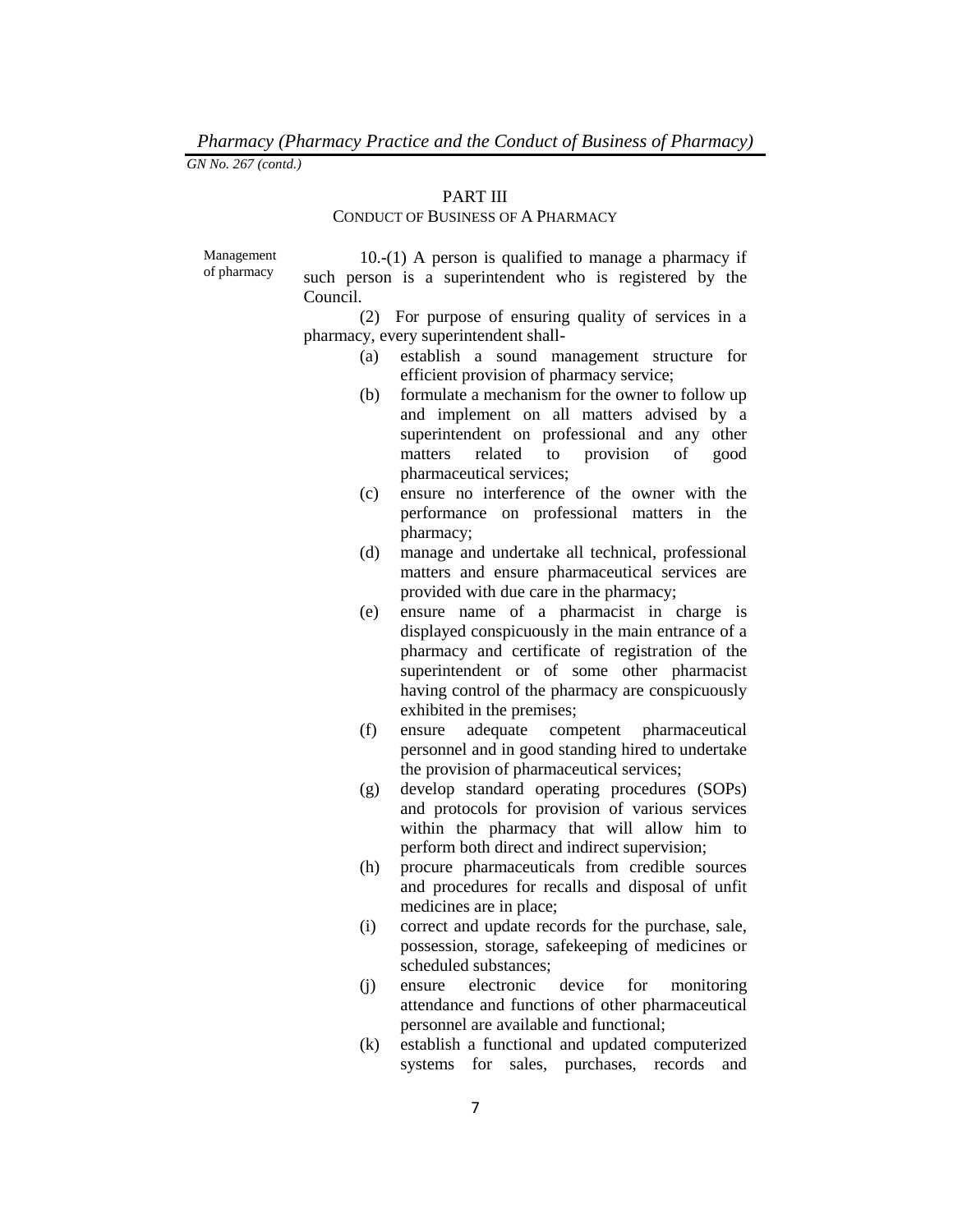pharmacy operations in wholesale pharmacy;

- (l) ensure maintenance and improvements on the requirements, appearance, layout and specifications of a pharmacy;
- (m) display in a conspicuous place, original premises registration certificate, valid pharmacy permit and other relevant permits and licenses;
- (n) ensure pharmaceutical personnel at all time appear in a white coat with a tag displaying their name and designation;
- (o) store controlled drugs, substances and their records in designated places under lock and ensure keys are in his personal possession;
- (p) restrict arrangement of prescription and pharmacy only medicines in a display area;
- (q) ensure cold chain pharmaceuticals are stored in a functional and thermostated refrigerator;
- (r) handle radio pharmaceuticals as prescribed by the national and internationally recognized regulations;
- (s) ensure pharmacy management tools and necessary reference materials as per the standards of good pharmacy practice prescribed by the Council shall be made available at all time for pharmacy operations; and
- (t) ensure that pharmacy operation complies with all relevant legislations, standards and have reference materials.

(3) A superintendent shall be responsible for day to day activities of the pharmacy.

(4) In the event of temporary absence of a superintendent, pharmacy operations shall be under direct supervision of another pharmacist.

(5) In such condition where there is no pharmacist, superintendent shall ensure that services provided in a pharmacy are restricted to the scope of available pharmaceutical personnel.

(6) A superintendent who contravenes the provisions of this regulation commits a professional misconduct and shall be dealt with in accordance with the procedures stipulated in the Act.

(7) For purpose of this regulation, "temporary absence" means an absence of a superintendent for a period exceeding seven days.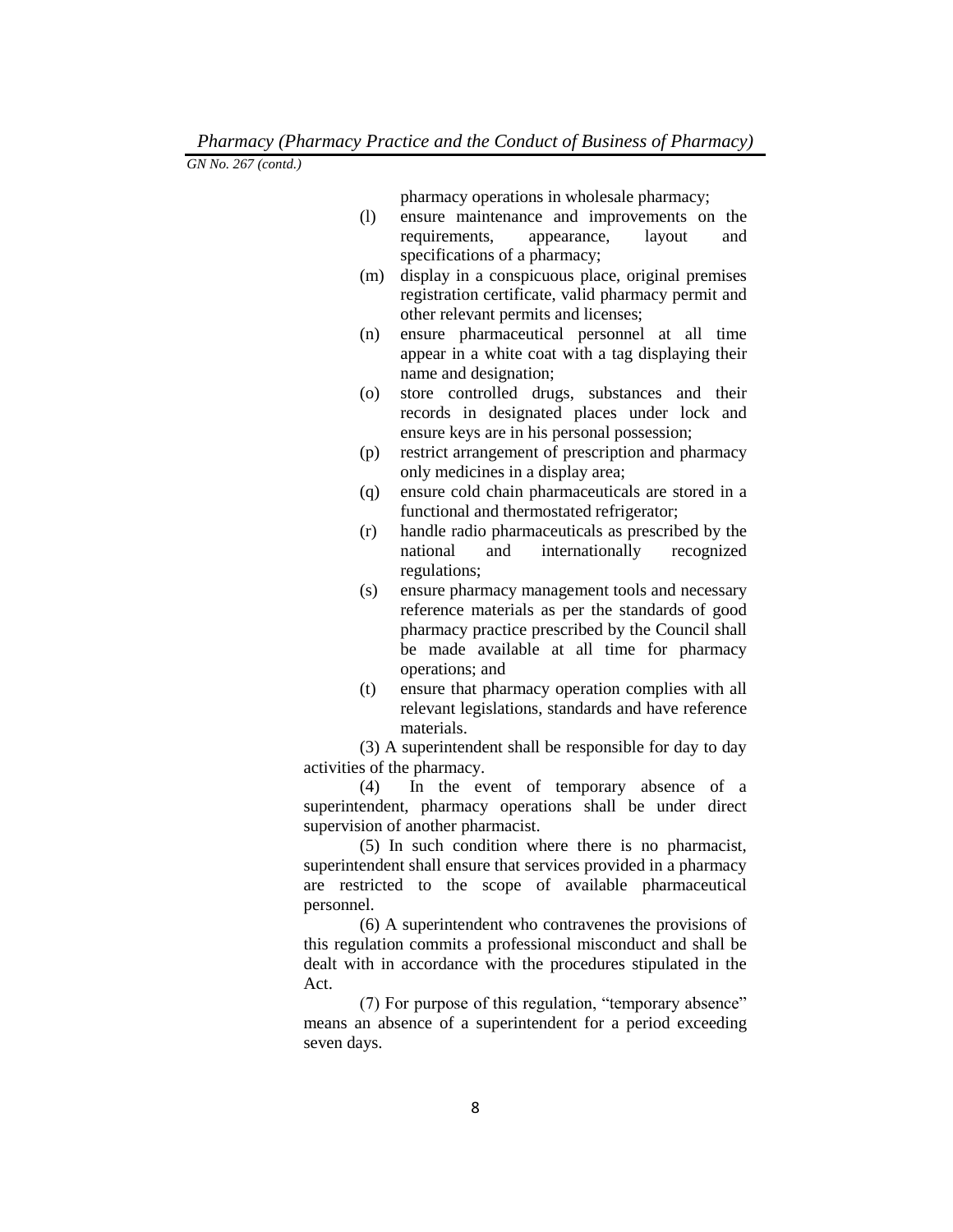| GN No. 267 (contd.)                                                             |                                                                                                                                                                                                                                                                                         |
|---------------------------------------------------------------------------------|-----------------------------------------------------------------------------------------------------------------------------------------------------------------------------------------------------------------------------------------------------------------------------------------|
| Supervisor of<br>institutional<br>pharmacy and<br>their<br>responsibilitie<br>S | 11.-(1) Every institutional pharmacy shall have a<br>supervisor who is a pharmacist.<br>(2) A supervisor shall be accountable for day to day<br>activities of the pharmacy and available at all times.<br>(3) Notwithstanding subregulation (1), an institutional                       |
|                                                                                 | pharmacy which situates within a primary healthcare facility<br>shall be supervised by-                                                                                                                                                                                                 |
|                                                                                 | (a) in case of a health centre, a pharmaceutical<br>technician; and<br>(b) in case of a dispensary, a pharmaceutical assistant.<br>(4) A person who contravenes the provisions of this                                                                                                  |
|                                                                                 | regulation commits an offence and shall upon conviction be<br>liable to a fine not less than two million shillings or to<br>imprisonment for a term of not less than six months or both.                                                                                                |
| Services<br>provision in<br>community<br>pharmacy                               | 12.-(1) A community pharmacy may provide the<br>following services:<br>(a) management of minor alignments;<br>(b) processing, preparation and dispensing of medicines<br>to clients;                                                                                                    |
|                                                                                 | (c) compound extemporaneous preparations;<br>(d) counselling and furnishing of information to clients;<br>(e) aiding in monitoring of Body Mass Index (BMI),<br>blood pressure and blood glucose;<br>(f) documentation and reporting of Adverse Drug                                    |
|                                                                                 | Reactions (ADR);<br>(g) promotion and implementation of services that are<br>for public health interventions; and                                                                                                                                                                       |
|                                                                                 | (h) any other health promotions or acts as may be<br>approved by the Council.<br>(2) A person who contravenes the provisions of this<br>regulation commits an offence and shall upon conviction be<br>liable to a fine not less than three million shillings or to                      |
| Services<br>provision in<br>wholesale<br>pharmacy                               | imprisonment for a term of not less than six months or both.<br>13.-(1) A wholesale pharmacy shall supply or distribute<br>medicine or categorized substances to outlets according to its<br>level of registration and the list of medicines allowed to be<br>stocked in that facility. |
|                                                                                 | supplying or distributing medicines<br>(2)<br>In<br><b>or</b><br>categorized substances, a wholesaler shall-                                                                                                                                                                            |

(a) keep records and invoices related to sale of all medicines capturing generic name, brand or manufacturer, batch number, quantity sold and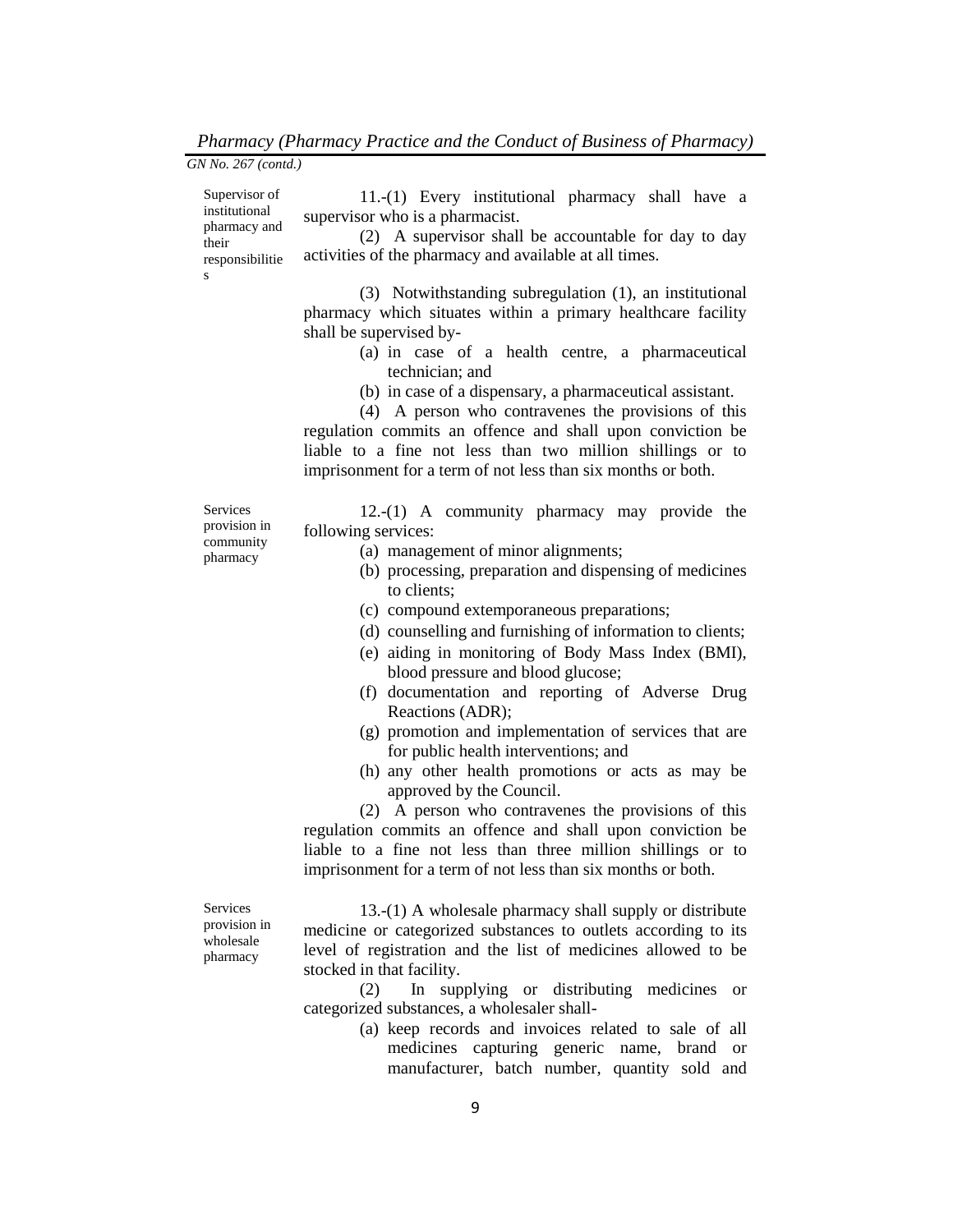expire date;

- (b) verify credentials of an outlet prior to the sale of medicines;
- (c) furnish information to clients on delivery, recalls procedures, handling of product complains and on the list of medicines available from time to time; and
- (d) provide cooperation to researchers on issues related to pharmaceutical research.

(3) A wholesaler shall not sell medicines to unregistered and unlicensed outlet except those recognized by the Ministry responsible for health or Council in accordance with the Act.

(4) A person who contravenes the provisions of this regulation commits an offence and shall upon conviction be liable to a fine not less than five million shillings or to imprisonment for a term of not less than twelve months or both

**Services** provision in institutional pharmacy

14.-(1) An institutional pharmacy may provide services stipulated under regulation 12,

Provided that, such services shall be offered basing on the scope of practice of pharmaceutical personnel available in such pharmacy.

(2) A person who contravenes the provisions of this regulation commits an offence and shall upon conviction be liable to a fine not less than one million shillings or to imprisonment for a term of not less than six months or both.

15. A consultancy pharmacy shall provide specialized pharmaceutical services under supervision of a specialty pharmacist recognized by the Council.

Provision of online pharmacy services

Service provision in consultancy pharmacy

> 16.-(1) Any online pharmacy services shall only be provided by a registered pharmacy and shall comply to the provision of this regulation.

> (2) Without prejudice to subregulation (1), a registered pharmacy before commencing online pharmaceutical services shall-

- (a) inform the Council the details and nature of online business;
- (b) have a valid registered domain; and
- (c) comply with the requirements prescribed by the relevant authorities.

(3) In providing online pharmaceutical services, the following standards shall apply-

(a) online operations shall be under the authority of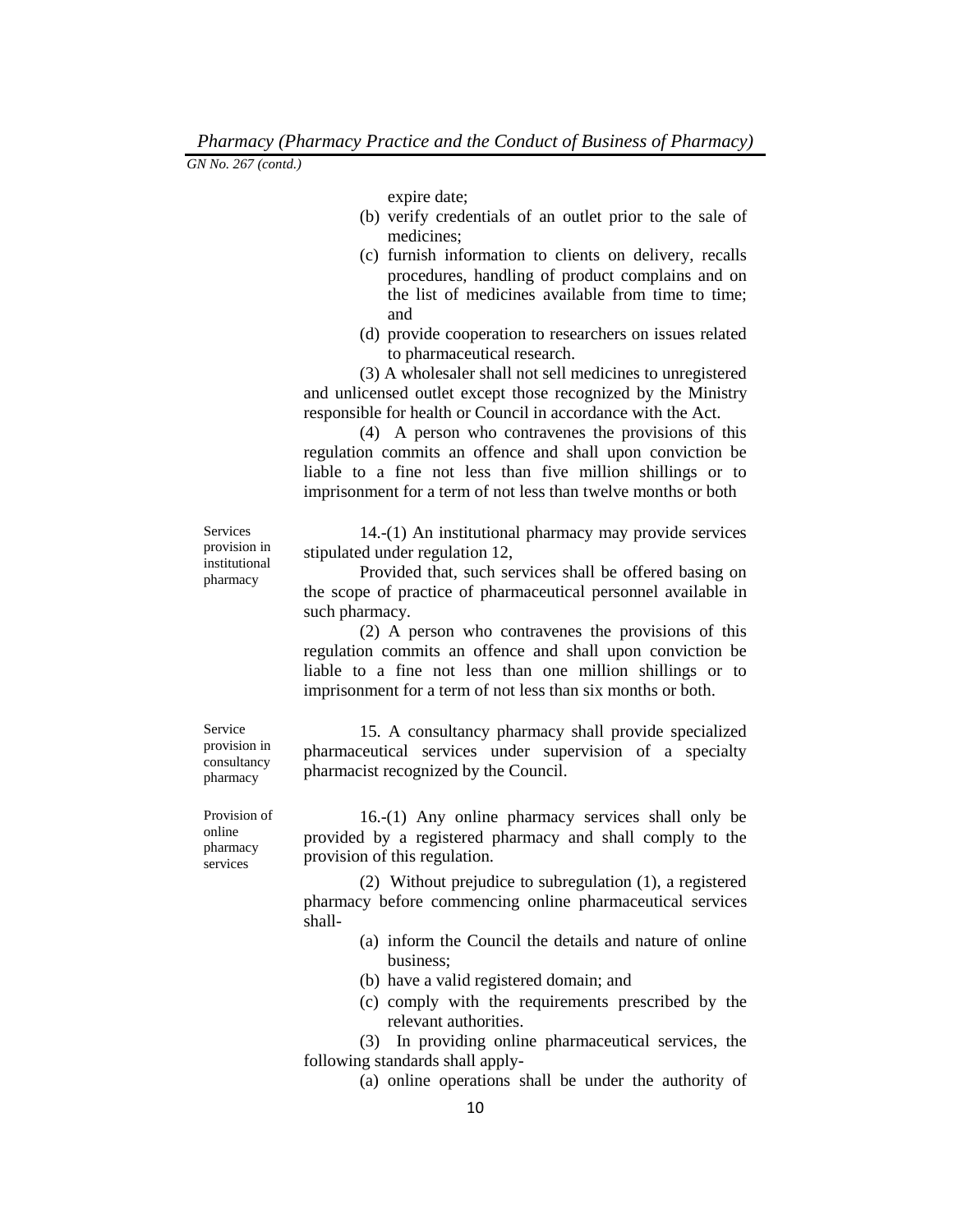superintendent;

- (b) homepage shall display the registration number of a pharmacy, name of superintendent, hours of operations, physical address and contacts;
- (c) prescription medicines shall not be displayed on a homepage; and
- (d) handling of prescription shall comply with the provisions of the Act, regulations made under it and a mechanism for verifying the authenticity of prescription shall be in place;

Change of management 17.-(1) A superintendent or owner of a pharmacy who wishes to change management of such pharmacy shall notify the Council immediately by filling in a form set out in the Schedule and submit to the Registrar before the desired change of management.

> (2) Without prejudice to subregulation (1), where no other manager is secured, the owner shall-

- (a) surrender the registration certificate and pharmacy permit;
- Cap. 219 (b) comply with recall, handling and disposal of unfit medicines regulations; and
	- (c) close the pharmacy immediately.

(3) A person who contravenes the provisions of this regulation commits an offence and shall upon conviction be liable to a fine not less than five million shillings or to imprisonment for a term of not less than twelve months or both.

### PART IV

### GENERAL PROVISIONS

Resolution of disputes

18.-(1) Without prejudice to other written laws relating to employment, every owner of a pharmacy shall ensure that all disputes relating to management are amicably resolved within the earliest possible time.

(2) Where a dispute referred to under subregulation (1) has a direct and adverse impact to the services rendered by such pharmacy and that amicable settlement of the dispute may not be reached, the owner or any other person involved in such dispute may seek an intervention of the Registrar.

(3) Registrar shall, where satisfied that the dispute is of such nature that affects the provision of pharmacy services, order the closure of the pharmacy immediately.

Transitional provision

19. Every owner of a pharmacy whose registration was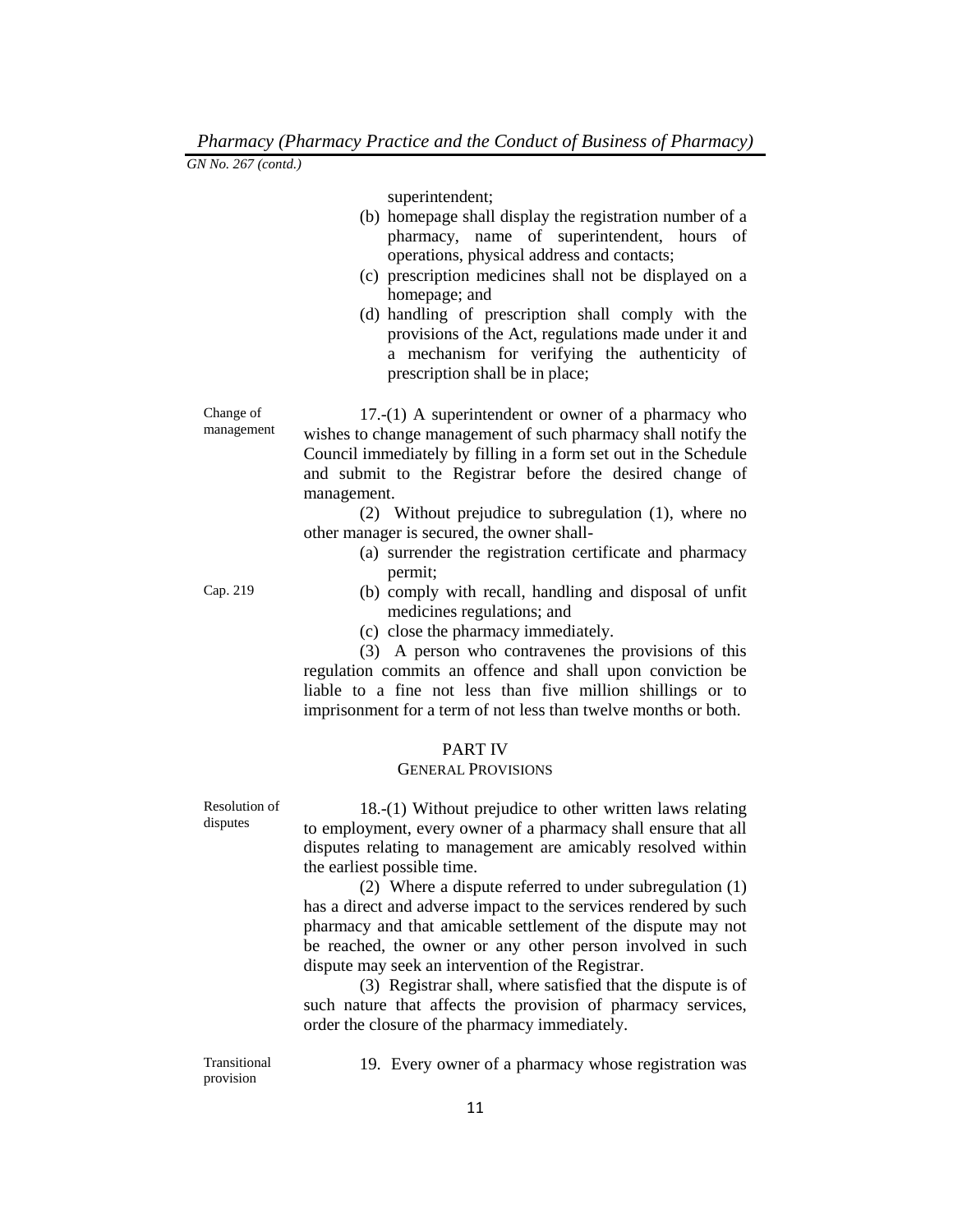obtained before the commencement of these Regulations shall, within six months from the date of commencement of these Regulations, adjust the management, provision of pharmacy and online services so as to comply with the provisions of these Regulations.

Offence and penalty 20. A person who contravenes any provisions of Part III of these Regulations for which no other penalty has been prescribed, commits an offence and is liable on conviction to a fine of not less than one million shillings or to imprisonment for a term of not less than six months or both.

Revocation GN. No. 301 of 2012 21. The Pharmacy (Pharmacy Practice) Regulations are hereby revoked.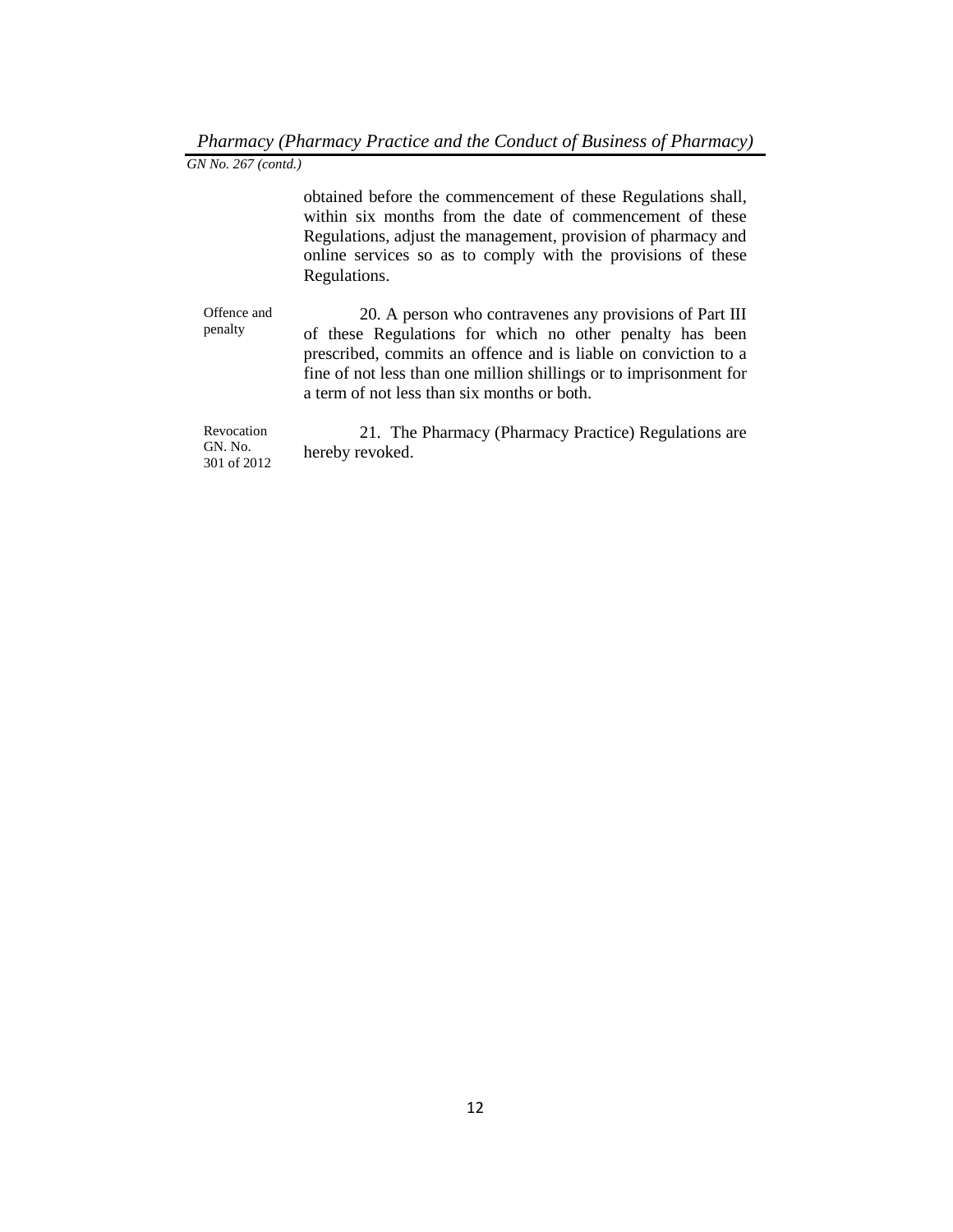*GN No. 267 (contd.)*

# \_\_\_\_\_\_\_\_\_\_ **SCHEDULE** \_\_\_\_\_\_\_\_\_\_

*(Made under regulation 17(1))* \_\_\_\_\_\_\_\_\_\_\_

#### PHARMACY COUNCIL



#### NOTIFICATION FOR CHANGE OF MANAGEMENT OF A PHARMACY

A. TO BE COMPLETED BY THE SUPERINTENDENT AND OWNER *(Part A can be submitted on its own)*

| DETAILS OF THE PHARMACY    |
|----------------------------|
|                            |
| Physical address of        |
|                            |
|                            |
|                            |
|                            |
|                            |
|                            |
| DETAILS OF CURRENT MANAGER |
|                            |
|                            |
|                            |
|                            |
| REASON(s) FOR CHANGE       |
|                            |
|                            |
|                            |
|                            |
|                            |
| <b>TIME FRAME</b>          |
|                            |
|                            |
|                            |
|                            |
|                            |
|                            |
| <b>OWNER REMARKS</b>       |
|                            |
|                            |
|                            |
|                            |
|                            |
|                            |
|                            |
|                            |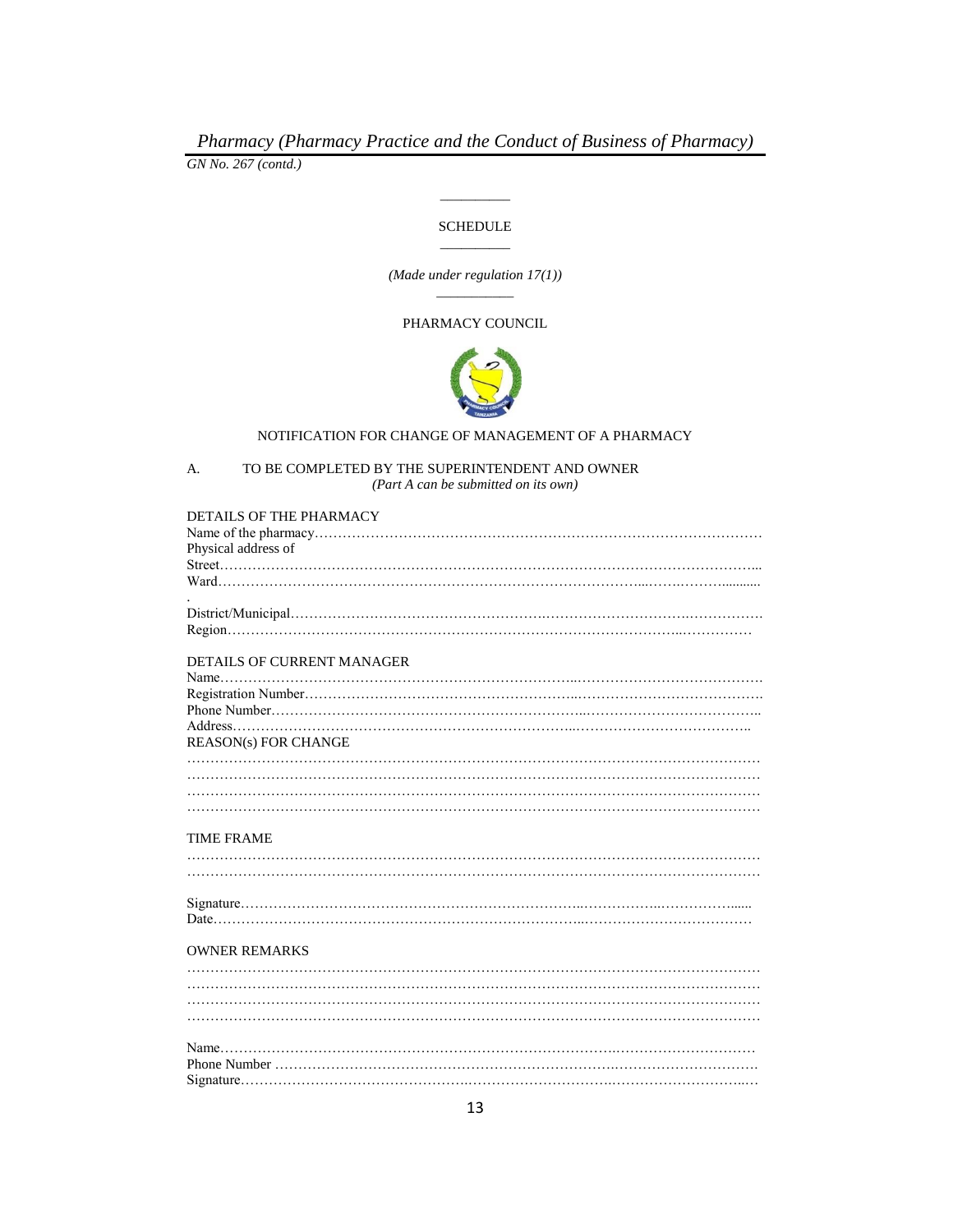*Pharmacy (Pharmacy Practice and the Conduct of Business of Pharmacy) GN No. 267 (contd.)* Date…………………………………………………………………………………………………….. FOR OFFICE USE ONLY INSPECTION/REGISTRATION DEPARTMENT OR ZONAL MANAGER Recommendations……………….………………………………….……………….………………… ……………………………………………….………………………….………….………………….. ………………………………………………….……………………….…………..……….………… …………………………………………………….…………………………………………………… Name………………………….Designation………….……Signature…………………Date………… REGISTRAR OFFICE Decision by the Registrar…………….……………………………………………………………………….…………… Name……………...……………………Signature…………………………Date ……………………… B. TO BE COMPLETED BY THE OWNER ONLY *(When submitting Part B, shall be accompanied with Part A)* NEW MANAGER'S DETAILS Name of New Manager……………………………………………………………… Physical address of New Manager: Street………………………………………………………………………………....... Ward…………………………………………...………………………………............ District/Municipal………………………….……………………………………......... Region……………………………………...…………………………………………. Contacts of previous Manager……………………………………………………….. Email of previous Manager…………………………………………………………… QUALIFICATION DOCUMENTS OF THE NEW MANAGER (To be attached) (i) copies of registration certificate and valid licence to practice (ii) curriculum Vitae (iii) one passport size photo REASONS FOR CHANGING THE MANAGEMENT …………………………………………………………………………………………………………… …………………………………………………………………………………………………………… …………………………………………………………………………………………………………… LEGAL DOCUMENTS FOR HANDING OVER THE PHARMACY (i) Memorandum and Article of Association with a pharmacist (if the owner is not a pharmacist) (ii) A copy of certificate of registration from BRELLA (iii) A copy of Director(s) ID (iv) Memorandum of Understanding (MOU) or Contracts (for Body Corporate)

(v) proof of payment of current annual fees receipts (pharmacy and manager)